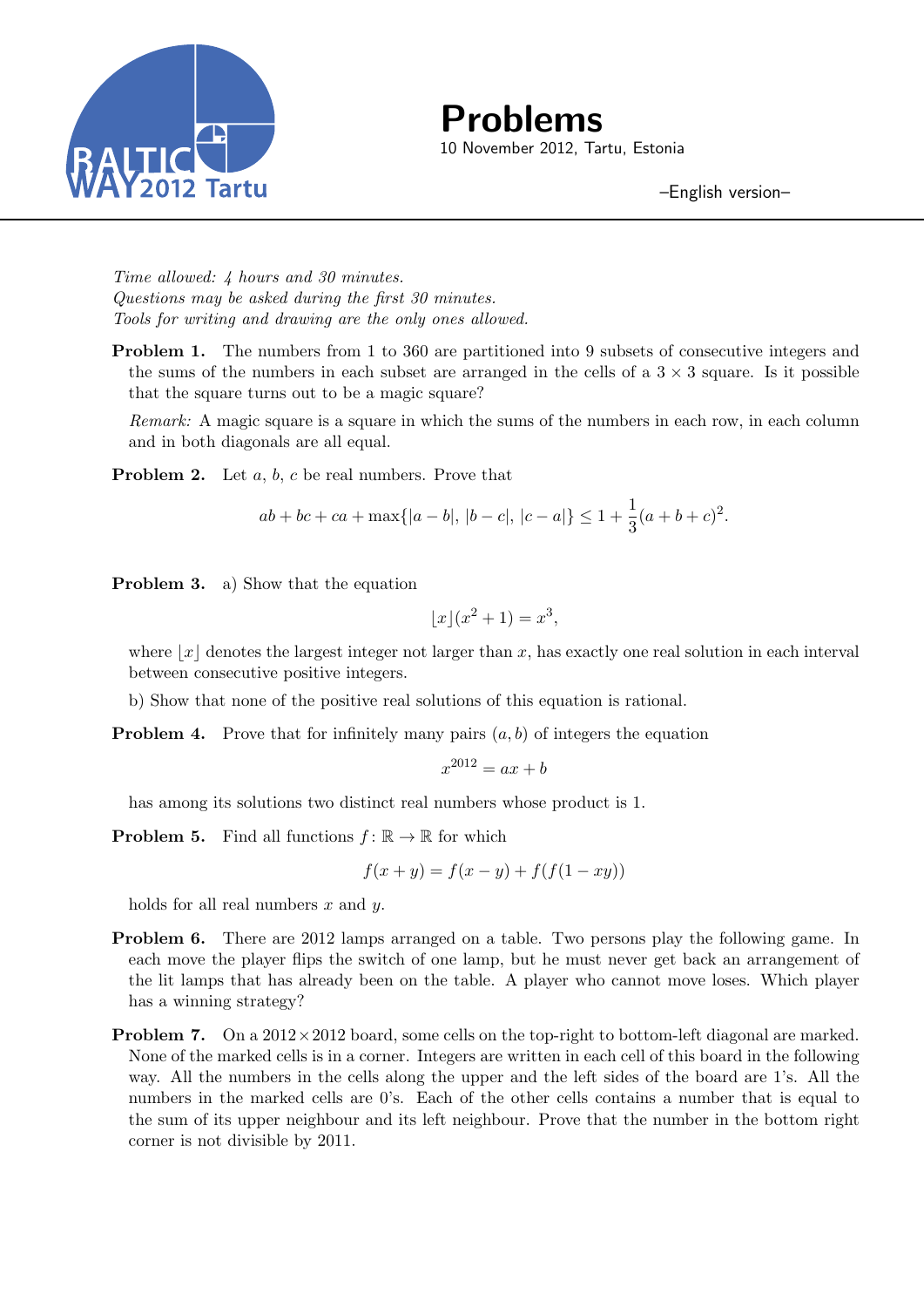

**Problems** 10 November 2012, Tartu, Estonia

–English version–

- **Problem 8.** A directed graph does not contain directed cycles. The number of edges in any directed path does not exceed 99. Prove that it is possible to colour the edges of the graph in 2 colours so that the number of edges in any single-coloured directed path in the graph will not exceed 9.
- **Problem 9.** Zeroes are written in all cells of a  $5 \times 5$  board. We can take an arbitrary cell and increase by 1 the number in this cell and all cells having a common side with it. Is it possible to obtain the number 2012 in all cells simultaneously?
- **Problem 10.** Two players *A* and *B* play the following game. Before the game starts, *A* chooses 1000 not necessarily different odd primes, and then *B* chooses half of them and writes them on a blackboard. In each turn a player chooses a positive integer *n*, erases some primes  $p_1, p_2, \ldots, p_n$ from the blackboard and writes all the prime factors of  $p_1p_2 \tldots p_n-2$  instead (if a prime occurs several times in the prime factorization of  $p_1p_2 \tldots p_n-2$ , it is written as many times as it occurs). Player *A* starts, and the player whose move leaves the blackboard empty loses the game. Prove that one of the two players has a winning strategy and determine who.

*Remark:* Since 1 has no prime factors, erasing a single 3 is a legal move.

- **Problem 11.** Let *ABC* be a triangle with  $\angle A = 60^\circ$ . The point *T* lies inside the triangle in such a way that  $\angle ATB = \angle BTC = \angle CTA = 120^\circ$ . Let *M* be the midpoint of *BC*. Prove that  $TA + TB + TC = 2AM$ .
- **Problem 12.** Let  $P_0, P_1, \ldots, P_8 = P_0$  be successive points on a circle and *Q* be a point inside the polygon  $P_0P_1 \ldots P_7$  such that  $\angle P_{i-1}QP_i = 45^\circ$  for  $i = 1, \ldots, 8$ . Prove that the sum

$$
\sum_{i=1}^{8} P_{i-1} P_i{}^2
$$

is minimal if and only if *Q* is the centre of the circle.

- **Problem 13.** Let *ABC* be an acute triangle, and let *H* be its orthocentre. Denote by *HA*, *H<sup>B</sup>* and *H<sup>C</sup>* the second intersection of the circumcircle with the altitudes from *A*, *B* and *C* respectively. Prove that the area of  $\triangle H_A H_B H_C$  does not exceed the area of  $\triangle ABC$ .
- **Problem 14.** Given a triangle *ABC*, let its incircle touch the sides *BC*, *CA*, *AB* at *D*, *E*, *F*, respectively. Let *G* be the midpoint of the segment *DE*. Prove that  $\angle EFC = \angle GFD$ .
- **Problem 15.** The circumcentre *O* of a given cyclic quadrilateral *ABCD* lies inside the quadrilateral but not on the diagonal *AC*. The diagonals of the quadrilateral intersect at *I*. The circumcircle of the triangle *AOI* meets the sides *AD* and *AB* at points *P* and *Q*, respectively; the circumcircle of the triangle *COI* meets the sides *CB* and *CD* at points *R* and *S*, respectively. Prove that *P QRS* is a parallelogram.
- **Problem 16.** Let *n*, *m* and *k* be positive integers satisfying  $(n-1)n(n+1) = m^k$ . Prove that  $k = 1$ .